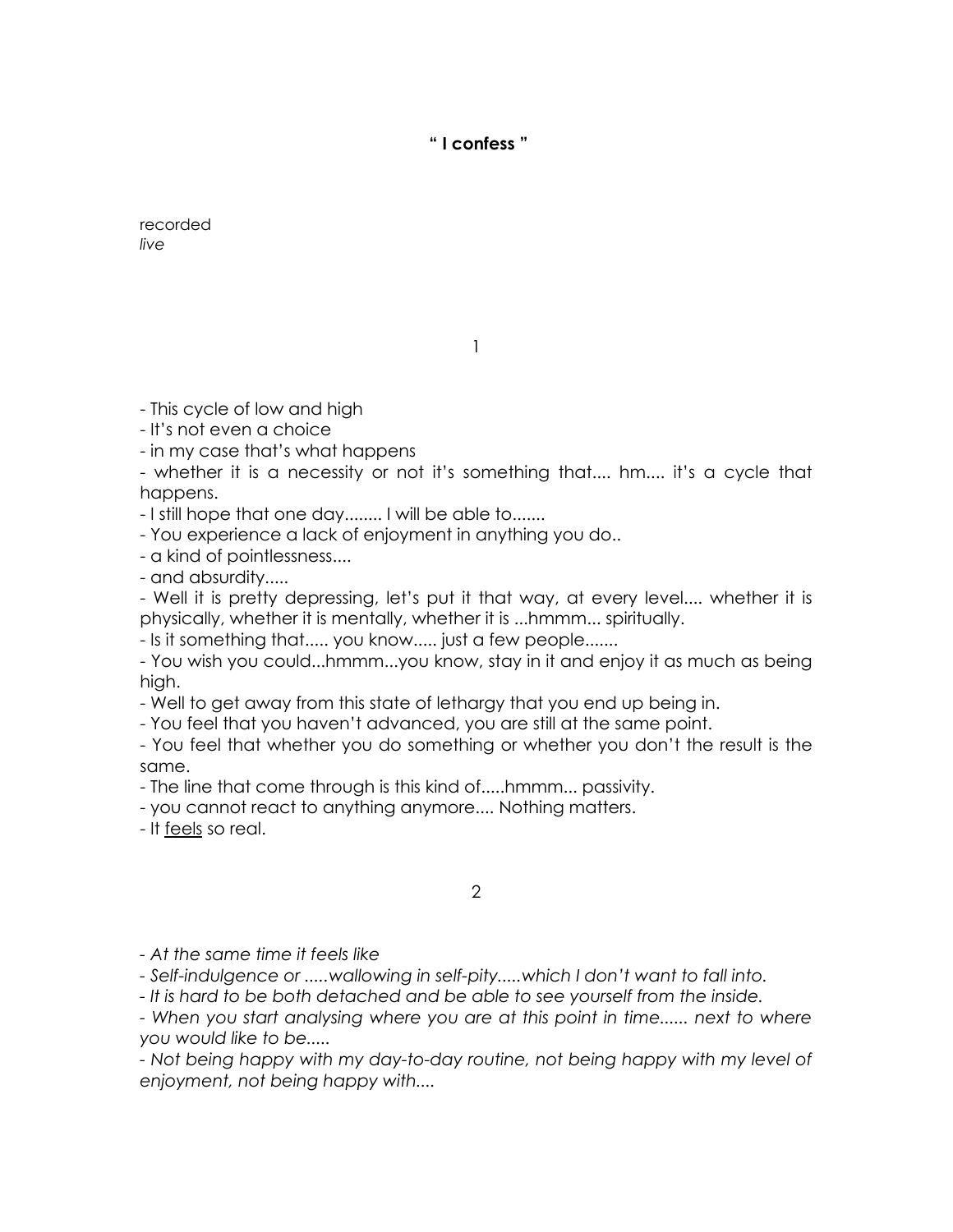*- with the way my work is received, not feeling happy with...hmmm.....hmmm.... with my social environment....not being fulfilled by .... you know...by Love.*

*- Which aspects should you deal with...*

*- To see the gap between the kind of.... your fantasy...*

*- you know and the reality ....You see this gap getting bigger.*

*- Is there anyway.... you know... to live this fantasy to the full ?*

*- Disillusion and a kind of dissatisfaction of some kind...* 

*- But then you think if you are dissatisfied about something ...you know...you are the only one involved and you are the only one who can do something about it. You are on your own.*

*- If you want something badly enough you should.... you know, you should be able to get it.*

*- Well you are losing the energy to kind of..... go and get.... what you want.*

*- I don't know...*

*- I want to.....to try to....to try and have a go from the inside and really confront myself.*

*- pride and ego get in the way.*

## 3

- I want some kind of recognition for my work

- Which means I want to produce work that people appreciate and....hmm...invite me to make some more.

- It could be as mondain as wanting a washing machine , to wanting a big place to live and to work in..... between the sea and the mountain

- For example, if my place is in a mess and I clean it completely. Then I think that's it it is all clean.... forever...it is all done.

- Every time I make something, I think that's it, this is it. But it never is

- The problem for me is still the same...

- It is.... you always....I always feel I am in... in a dilletante position....I am always....

I am only here for a while.... whether it is physically or.... whatever......everything I do...... it is only.....something very.....temporary.

- I just see myself ....at fifty or sixty, still being in the same kind of temporary position.....still waiting for the answer.

- I feel that I am loosing, you know.....it is like a game of Monopoly. **I slowly go and sit down.**

- I think I have always felt isolated and I have always felt an outsider, and that's why I have been going to all these cities in France and then coming to England. Trying to find somewhere that felt like my home.

- After 15 years here I still feel like an outsider, I still feel temporary in everything I do and I still don't feel I have found my kind of.... you know...

- Because I don't belong. because I am an outsider.

I want it to stop being a problem.

- But maybe if I am still an outsider it is because I never had the guts to kind of belong enough or commit myself enough to anything.

- I am still thinking or feeling that I am lying to myself ..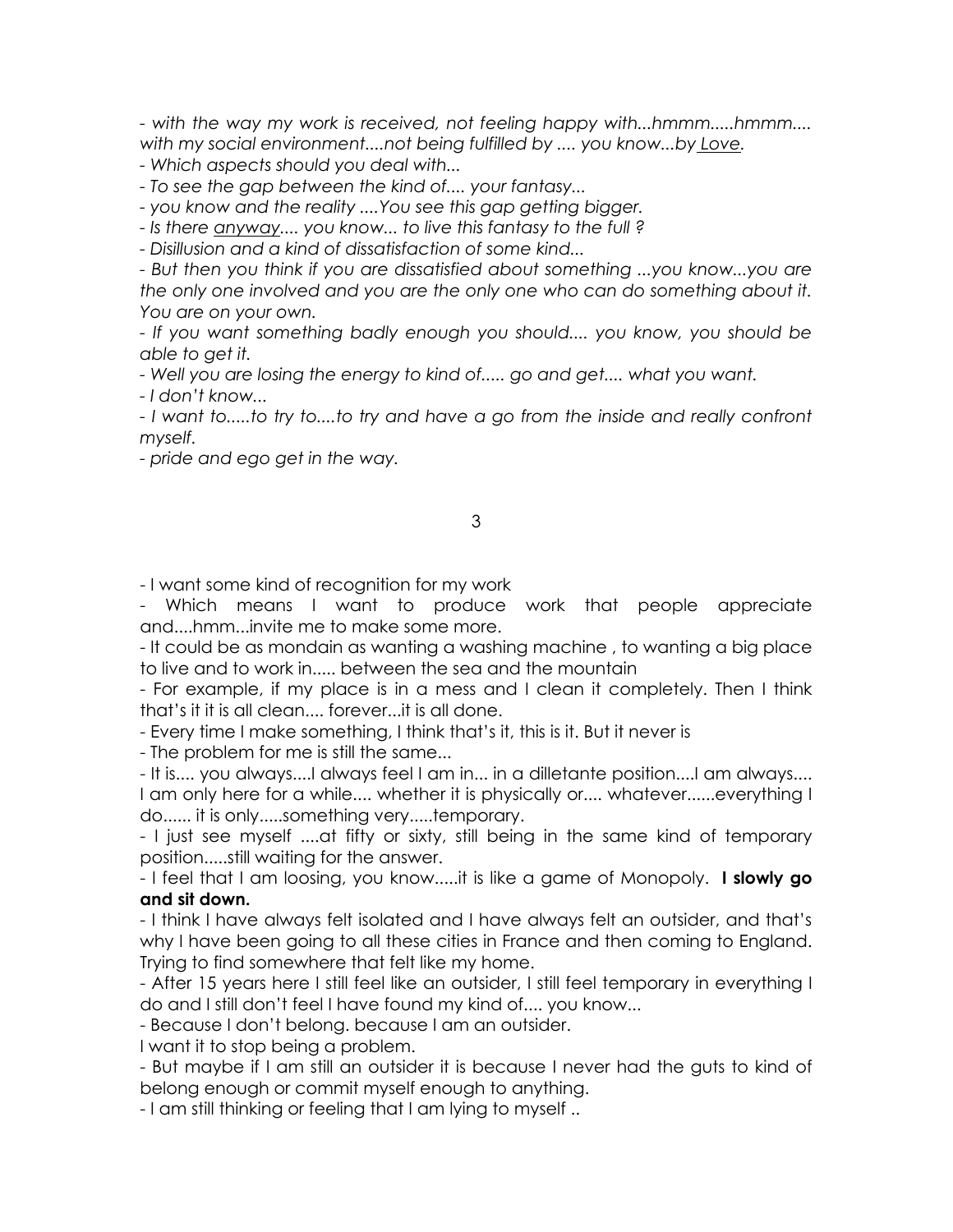- This.... this eternal feeling that I have, that I always fall short of my expectations. Maybe My expectations are too high for what I can actually do with myself and with my life.

- That you always set out to do things that are almost impossible so that you will always fall short. So that you will never see whether..... you can carry them through or not.

4

*- Definitely when I make a piece of work, I have got...*

*I want it to be thought provoking..... I want to make people think*

*- I find it cheating because...*

- rather than triggering thoughts in other people I should trigger thoughts in *myself.*

*- I should be more involved in it..... I should become the work.*

*- How do I deal with the day-to-day routine of my life?* 

*- I make a piece of work about the boredom of life.* 

*it becomes a beautiful metaphor. You are carrying your load, your road endlessly and that becomes the point of living.*

*- That is not dealing with the actual issue of it.*

*- I feel that it is the same attitude I have through all my life I can talk about being an outsider but I can't live with the idea of continuously being an outsider, because* 

*I desperately want to belong in a way.......belong to what? I don't know.....but to belong you know.*

*- I can analyse but I cannot solve. I can question but I cannot find the answers.*

*- You know....I feel I haven't reach the harmony I was looking for and I am still at the starting point in that term .*

5

- But I don't think you know, I don't think questioning work or why I make work or whether it is good or bad, you know.... This is irrelevant....

- I think the problem is beyond that.

- When I make a piece of work and the piece of work is finished, you know it has been to the best of my ability at the time and the best I could do.

- It has lived up to something which is alive until the

moment it is completed and it is there and then it almost collapses on itself.

- I concentrate on the limitations and on the weaknesses rather than on the strength of it.

- you know.... it is the ultimate fantasy...

## **I stand up slowly and undress**

- You expect your piece of work to be lasting and living and to have a life of its own.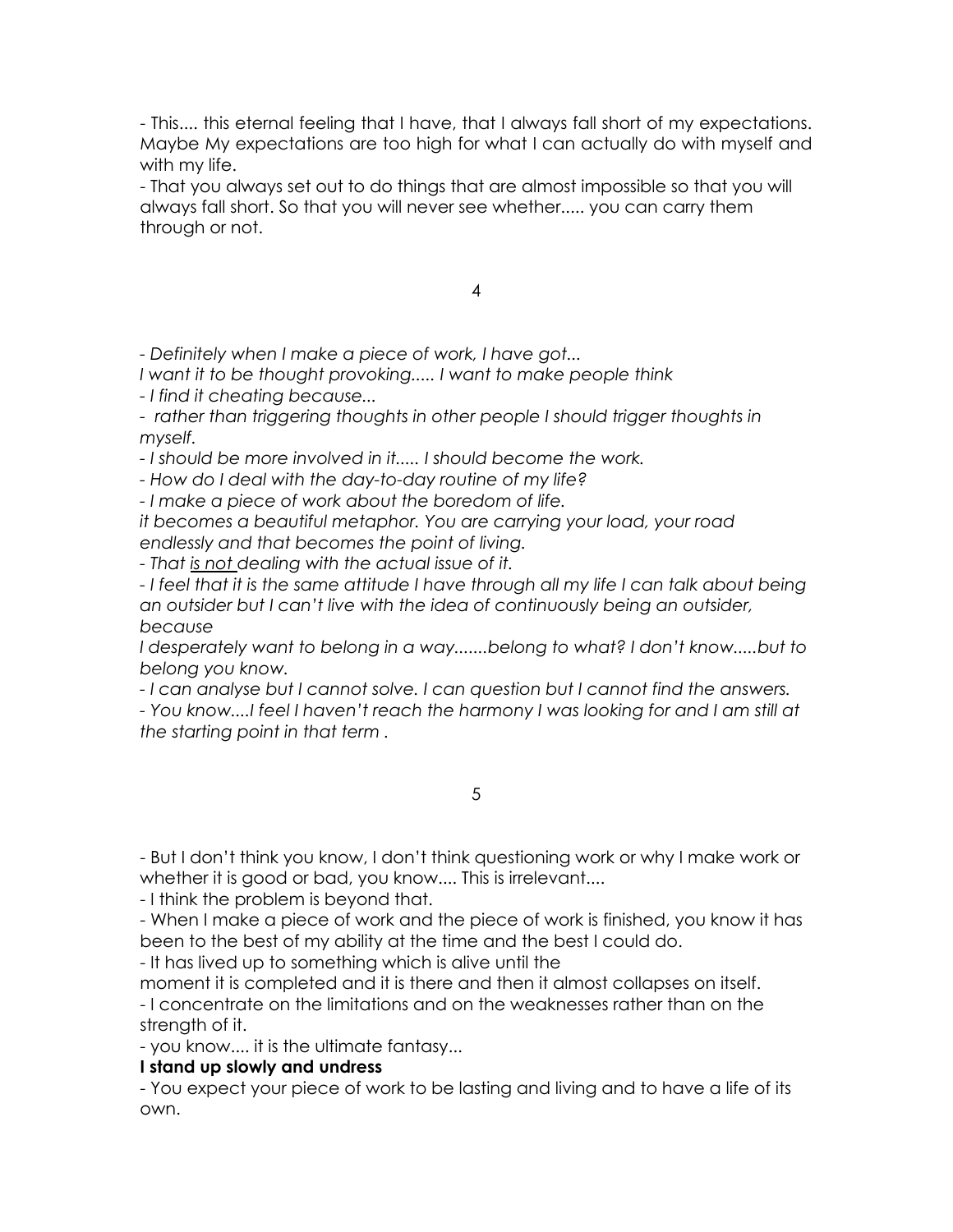- You start questioning you know the kind of.......hmm.... you know....the point of making anything.

-or more the...... the practicality of survival if you want to keep on making things.

6

*- I wish I could act violently towards myself.*

*- The kind of liberating act of separating from all the dead weight you carry, whether it is guilt or self-pity or insecurity or lack of confidence.*

*- but I don't think I could ever be violent to anybody.*

*- Violence and the cult of the warrior I think..... You know being a warrior is.....*

*- You are active, you have some kind of ideals or visions, that you fight for.*

*- The warrior is one step ahead from the survivor which is a more passive situation.*

*- One is a conscious decision, it doesn't mean you need to do it, you are just, you are it. You are the warrior.*

- Where the other one is a more receptive attitude, where you react to thing that *come to you and you can bend to adapt to situations.* 

*One is heroic the other one merely practical.*

*- I am feeling low because I''ve lost the rage*

*- I have lost the will or the stamina or the.......*

*- This sense of vision that makes you.........*

*- It goes back to disillusion. I go and sit down*

*- Rage, violence, disillusion it all becomes the same once it's gone.*

*- I don't have a better way than .... you know...... anybody else.*

- Well because I have lost the sense of you know of the warrior...... you know of *what I am worth and what I am fighting for.*

*- Everything I compare myself to...... you end up falling back to the kind of values of society.*

*- I am a woman, a foreigner, an artist and living in a council flat.*

*- I used to think I was .........you know.....if it makes sense...*

*- Everybody is out to look for a solution, for a clue to the riddle of life, you know.*

*- You are not in a way better off or you haven't found a solution or...*

*- yes you are in the same fucking stupid boat basically.*

*- why....*

*- why should I?*

7

- If I can compare myself ...

- to a few women who are in their 50's or 60's now
- I can see myself.... in each and every of their situations now
- whether they are successful or not successful,
- They had children or didn't have children.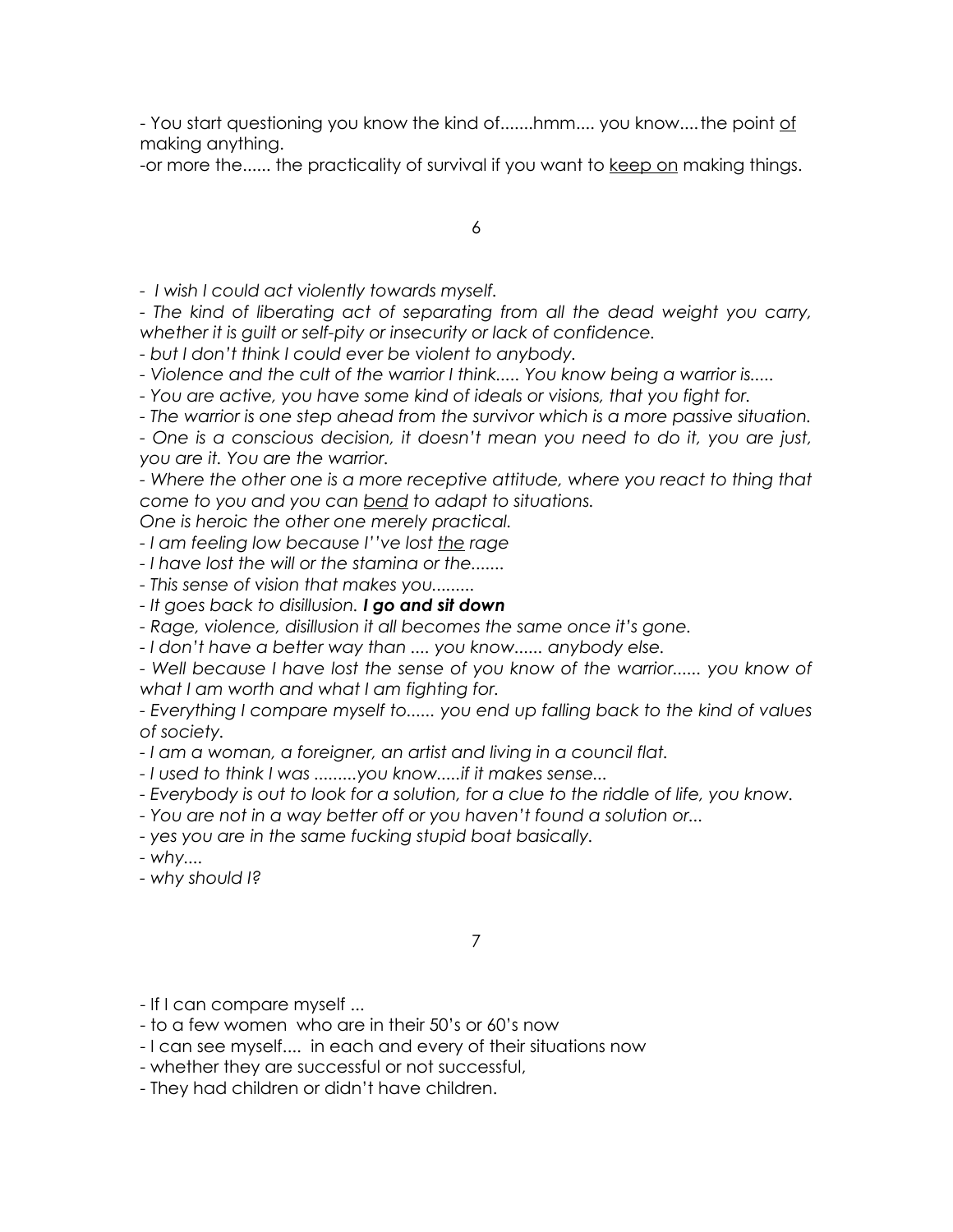- When I see what they went through, I am really questioning..... can I do it ..or.... is it worth it ?

- I cannot see any of them having had... an easy way in terms of choices they had...or...

- In terms of what they had to give up or what they had to put up with.

- and you know the prospect of being a kind of 60 years old eccentric woman with tons of work behind her, who is proud to have stuck to her guns but probably end up being bitter, lonely or just pure mad because it is the only way to deal with it.

- Well I think it is easy to be mad or eccentric and to stick to your gun when you think you can still rely on your charms or..... what you look like... or ....you know....your youth.

- Being able to be the same when I will be a fat old cow or... a skinny little wrinkled thing..... you know.....

- The prospects of that is not very inviting.

- You know.... something to do with the sense of time and the sense of place that I see.....

- When you start dealing with the idea of..you know.....

the public and the private

- The difference there. I need them to be in harmony. When they are not in harmony it becomes a problem, it becomes a sense of low.

- I think it is this sense of weakness... When you feel weak, when you feel...vulnerable, when you feel.... not in control.

## 8

*- I mean work is something which has a dual purpose as well*

*- I think if you manage to work and keep your vision and keep your aim in life.... without succombing to the pressure of society...... This is real freedom I stand up* 

*- But when I think of work. The first thing I think about is the isolation.* 

*- The way Society works. You are either in or out. It is very hard to remain on the edge of it.*

*- If you are in, you have to have a progression on the social ladder, a progression of what you consume or what you own. And then you have to go from one step to the next, to the next to the next.....*

- If you refuse to do that, it is very hard to sustain and it becomes a problem of *isolation.*

*- It goes back again to being an outsider. I am an outsider.* 

*And who relates to outsiders? I turn to the audience*

*- I need to find or to feel a sense of....hmmm... of sharing, of communication, of support.*

*- But the only image I can have of myself is more the kind of....*

*- The old eccentric lonely one living somewhere in Mexico, in the mountain.......It sounds familiar.*